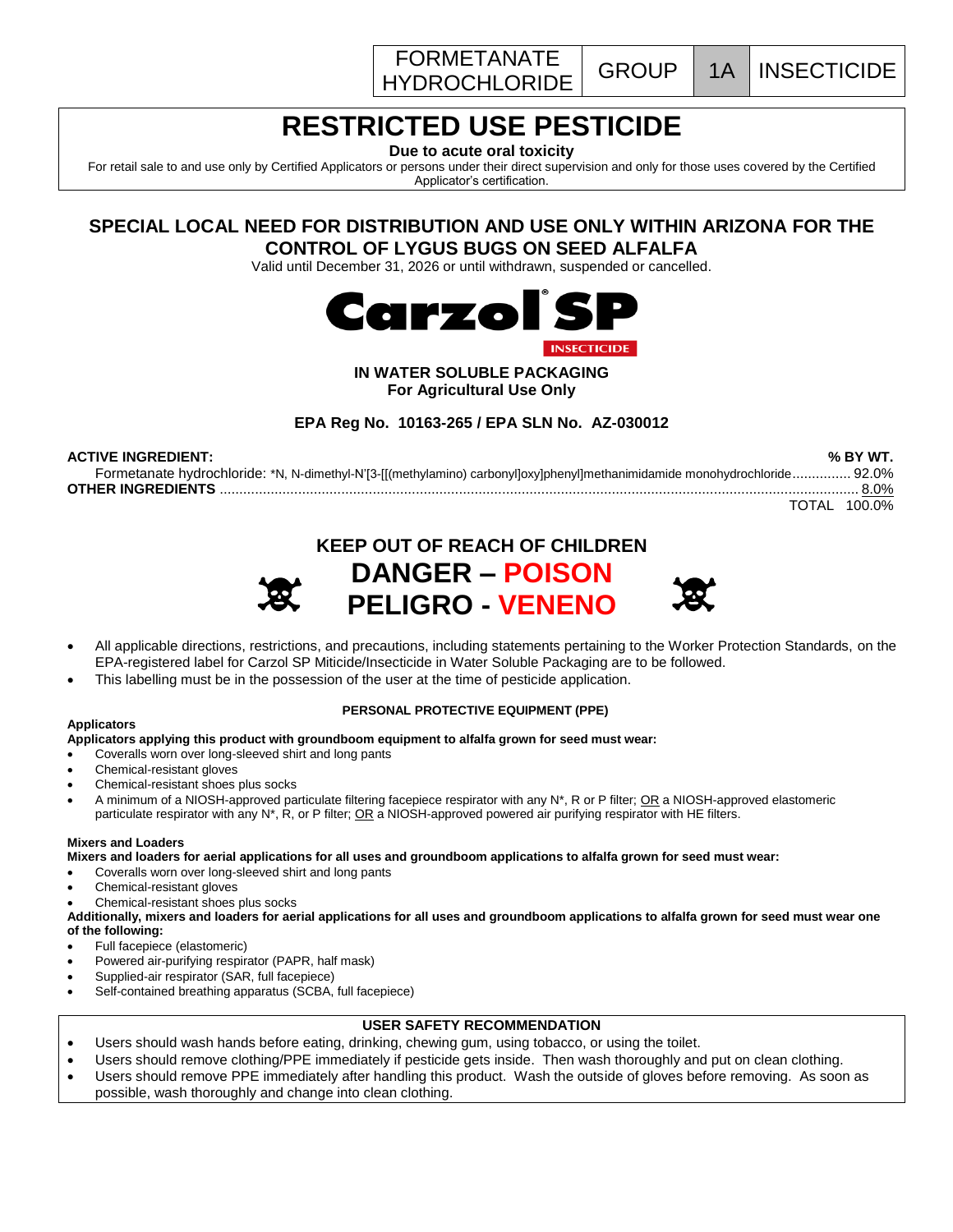## **DIRECTIONS FOR USE Restricted Use Pesticide**

It is a violation of Federal law to use this product in a manner inconsistent with its labeling. Do not apply this product in a way that will contact workers or other persons, either directly or through drift. Only protected handlers may be in the area during application. For any requirements specific to your State or Tribe, consult the agency responsible for pesticide regulation.

#### **AGRICULTURAL USE REQUIREMENTS**

Use this product only in accordance with its labeling and with the Worker Protection Standard, 40 CFR Part 170. This standard contains requirements for the protection of agricultural workers on farms, forests, nurseries and greenhouses, and handlers of agricultural pesticides. It contains requirements for training, decontamination, notification and emergency assistance. It also contains specific instructions and exceptions pertaining to the statements on this label about Personal Protective Equipment (PPE) and restricted-entry interval. The requirements in this box only apply to uses of this product that are covered by the Worker Protection Standard.

Do not enter or allow worker entry into treated areas during the restricted entry interval (REI) of:

4 days for alfalfa grown for seed. The REI is 6 days for treated alfalfa grown for seed when hand-setting irrigation.

PPE required for early entry to treated areas that is permitted under the Worker Protection Standard and that involves contact with anything that has been treated, such as plants, soil, or water is:

- Coveralls over long-sleeved shirt and long pants
- Chemical-resistant gloves,
- Shoes plus socks

Notify workers of the application by warning them orally and by posting warning signs at entrances to treated areas.

Carzol SP Miticide/Insecticide is water soluble and effective for control of Lygus spp. on western seed alfalfa.

## **PRECAUTIONS AND RESTRICTIONS:**

- Use this product only on pure stands of alfalfa to be harvested for seed.
- Do not allow spray to drift onto adjacent crops.
- Do not spray while bees are visiting the treatment area. (See *Bee Exposure* section)
- Do not allow livestock to graze treated fields.
- Do not use treated crops for livestock feed. Crop residues are not to be fed to livestock or baled for such use.
- Fields treated with CARZOL SP must be cleared after harvest by burning or by disking into the soil.
- CARZOL SP does not control aphids. If aphids appear, add an aphicide to the spray.
- Do not apply more than 2 lb. CARZOL SP per acre in one crop season.
- Do not make more than 2 applications of Carzol SP per season.
- The pre-harvest interval is 21 days.
- Do not apply this product through any type of irrigation system.
- For other use limitation see Use Precautions on container label.
- Hand harvesting is prohibited

#### **BEE EXPOSURE**

This product is toxic to bees exposed to direct treatment. Do not apply this product while bees are actively visiting the treatment area. Carzol SP may be toxic to bees up to 48 hours after treatment. To minimize bee hazard during bloom, applications should be made after dark but before 11:00 p.m.. Do not make daylight applications when either alfalfa or weeds are in bloom. DO NOT apply if weather conditions favor dew formation the night of the application.

| <b>CROP</b>    | <b>PEST</b> | <b>APPLICATION</b>                                                                                        |
|----------------|-------------|-----------------------------------------------------------------------------------------------------------|
| <b>SEED</b>    | ∟ygus       | Use $\frac{1}{2}$ to 1 lb. CARZOL SP per acre. Apply when lygus bugs reach damaging numbers. When applied |
| <b>ALFALFA</b> | <b>Buas</b> | by air, use a minimum of 10 gallons of spray per acre. When applied by ground, use a minimum of 20        |
|                |             | gallons spray per acre. Consult your State Agricultural Experiment Station or State Extension Service     |
|                |             | Specialist for proper timing.                                                                             |

Use of this product according to the label is deemed a non-food use and as such is not to be used on fields producing alfalfa for livestock feed. DO NOT feed or graze alfalfa treated with Carzol SP. DO NOT cut treated alfalfa for hay or forage, or use harvested seed for sprouting. No portion of the treated field, including seed, seed screenings, hay, forage, or stubble may be used for human or animal feed.

## **ADDITIONAL PRECAUTIONARY USE CONDITIONS**

- 1) For purposes of pesticide registration in the State of Arizona, all alfalfa seed crop fields may be considered non-food and nonfeed sites of pesticide use, provided that the following conditions are met:
	- a. All seed screenings shall be disposed of in such a way that they cannot be distributed or used for food or feed. The seed conditioner shall keep records of screening disposal for three years from the date of disposal and shall furnish the records to the State forthwith upon request. Disposal records shall consist of documentation from a controlled dump site incinerator or other equivalent disposal site and shall show the amount of material disposed of, its grower and the date of disposal.
	- b. No portion of the seed alfalfa plant including, but not limited to, green chop, hay, pellets, meal, whole seed and cracked seed, may be used or distributed for food or feed purposes.
	- c. All alfalfa seed conditioned in the State of Arizona shall bear a tag which forbids the use of the seed for human consumption or animal feed.